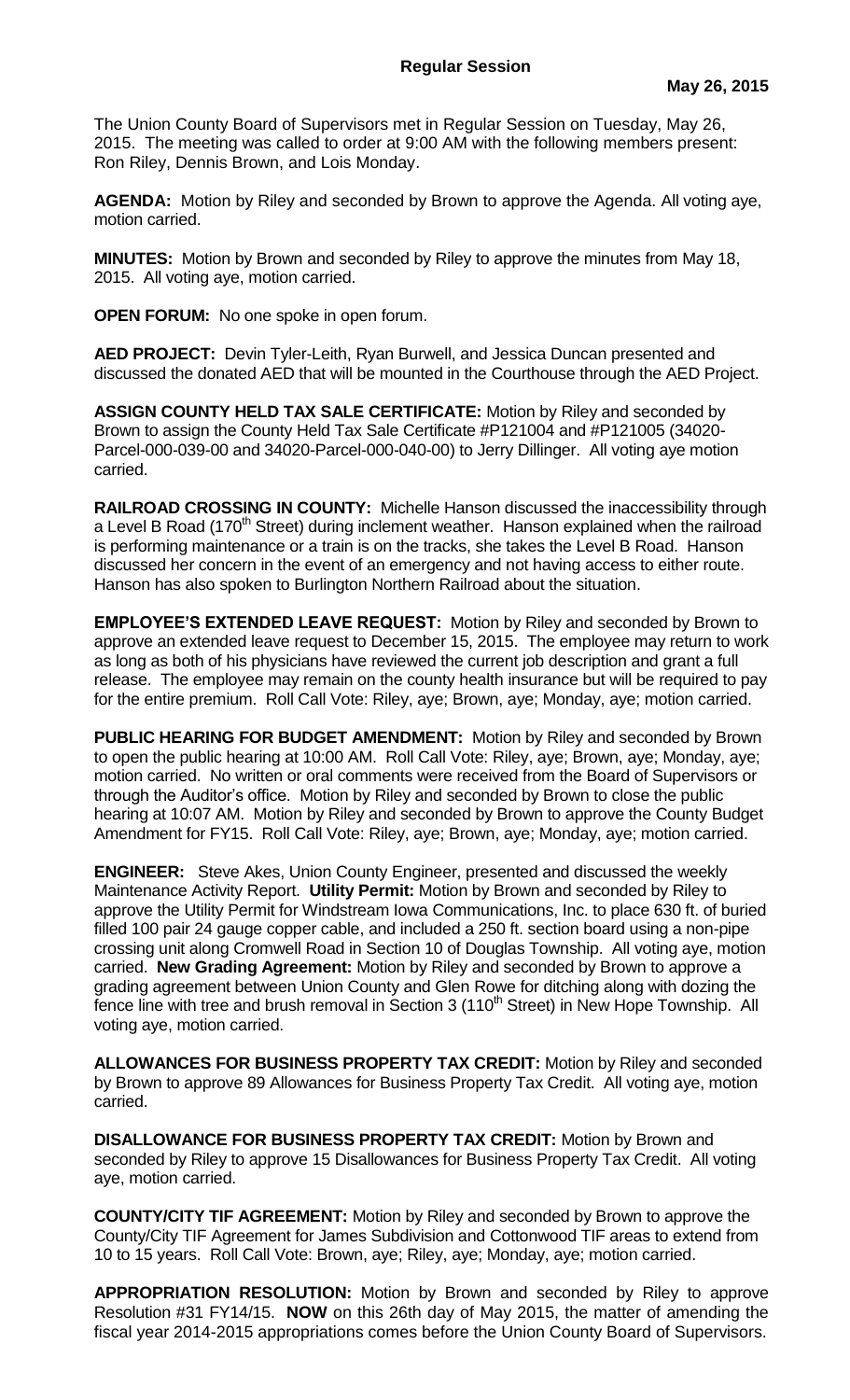**WHEREAS** it is now necessary to amend the fiscal year 2014-2015 appropriations for these changes, in accordance with section 331.434(6) of the Code of Iowa. **BE AND IT IS HEREBY RESOLVED** that the appropriations for the Approved 14-15 Budget Amendment dated May 26, 2014 for the following departments are:

|                         | <b>PRIOR</b>         | <b>INCREASE</b> | <b>AMENDED</b>       |
|-------------------------|----------------------|-----------------|----------------------|
| <b>DEPARTMENT</b>       | <b>APPROPRIATION</b> | <b>DECREASE</b> | <b>APPROPRIATION</b> |
| <b>Vegetation Mgmt</b>  | 209,900              | 35,400          | 245,300              |
| <b>Secondary Rds</b>    | 3,535,423            | 39,200          | 3,574,623            |
| <b>District Court</b>   | 76,650               | 2,500           | 79,150               |
| <b>General Services</b> | 8,532,989            | 21,100          | 8,554,089            |
| <b>Mental Health</b>    | 1,238,078            | 499,895         | 1,737,973            |

These changes are approved and signed on the 26th day of May 2015. Roll Call Vote: Riley, aye; Brown, aye; Monday, aye; motion carried.

**CLAIMS:** Motion by Brown and seconded by Riley to pay claims 124007-124102. All voting aye, motion carried.

| 0001 GENERAL BASIC FUND            |            | 0011 RURAL SRVCS BASIC                  |           |
|------------------------------------|------------|-----------------------------------------|-----------|
| <b>ABEL</b>                        | 92.00      | <b>ACCESS SYSTEMS LEASING</b>           | 37.00     |
| AFTON VOLUNTEER FIRE DEPT          |            | 1,176.65 ALLIANT ENERGY                 | 31.98     |
| AKIN BUILDING CNTR                 |            | 10.99 GREATER REGIONAL MEDICAL CNTR     | 2,796.94  |
| <b>ARAMARK</b>                     |            | 13.52 MATHES SEED & CHEMICAL            | 3,302.75  |
| <b>BLAZEK</b>                      | 197.87     | <b>MEDIACOM</b>                         | 73.13     |
| <b>BM SALES</b>                    |            | 83.00 UNION CO. ENGINEER                | 50.02     |
| <b>BUSCH</b>                       | 234.60     | 0011 RURAL SRVCS BASIC TTL:             | 6,291.82  |
| CARROT-TOP INDUSTRIES INC          | 45.55      |                                         |           |
| <b>CHAT MOBILITY</b>               | 188.67     | 0020 SECONDARY RD. FUND                 |           |
| <b>CITY OF AFTON</b>               | 118.98     | ACCESS SYSTEMS LEASING                  | 133.00    |
| <b>CRESTON MUNICIPAL UTILITIES</b> | 18.09      | AKIN BUILDING CNTR                      | 197.49    |
| <b>CULLIGAN</b>                    | 17.25      | <b>ALLIANT ENERGY</b>                   | 618.25    |
| <b>DISTRICT IV TREAS ASSOC</b>     |            | 25.00 ARAMARK                           | 176.12    |
| <b>DITTMER CSR/RPR</b>             |            | 103.25 CRESTON FARM & HOME SUPPLY INC   | 101.15    |
| <b>GREATAMERICA</b>                | 123.40     | <b>EAGAN ELECTRIC</b>                   | 311.00    |
| <b>HALL</b>                        | 225.00     | ENVIRONMENTAL RESOURCE SRVS IN          | 250.00    |
| <b>HANSEN</b>                      | 92.00      | <b>G&amp;K SRVCS</b>                    | 16.00     |
| <b>HAWKS</b>                       | 264.50     | HOTSY CLEANING SYSTEMS INC              | 276.66    |
| <b>HEARTLAND TIRE &amp; AUTO</b>   |            | 85.77 IOWA DEPT TRANSPORTATION          | 336.49    |
| <b>HENRY</b>                       |            | 366.00 IOWA TOOL & MANUFACTURING INC    | 17.94     |
| <b>HY-VEE INC</b>                  | 2,787.21   | <b>JIM'S TRUCK REP &amp; SANITATION</b> | 85.00     |
| <b>ICUBE</b>                       | 150.00     | <b>MEDIACOM</b>                         | 300.04    |
| IOWA STATE CO. OF TREAS            | 325.00     | MIDWEST WHEEL COMPANIES                 | 33.80     |
| <b>JIM'S TRUCK REPAIR</b>          | 71.25      | OFFICE MACHINES COMPANY INC             | 40.98     |
| <b>KENYON</b>                      | 20.17      | QUICK SUPPLY CO                         | 220.00    |
| <b>MEDIACOM</b>                    | 920.68     | SCHILDBERG CONSTRUCTION INC             | 39,528.47 |
| <b>OFFICE MACHINES</b>             | 132.73     | <b>SCHULTZ</b>                          | 7.83      |
| <b>PETERSON</b>                    | 162.27     | UNITY POINT CLINC-                      | 148.00    |
| <b>PETZNICKS</b>                   |            | 121.25 ZEE MEDICAL INC                  | 265.85    |
| PITNEY BOWES INC                   |            | 305.95 ZIEGLER INC                      | 1,764.10  |
| PJGREUFE & ASSOCIATES              | 1,500.00   | 0020 SECONDARY RD. FUND TTL:            | 44,828.17 |
| POKORNY BP & AUTO                  | 32.42      |                                         |           |
| POLK CO. MEDICAL EXAMINER          |            | 4,320.36 4000 EMRGNCY MNGMNT FUND       |           |
| SHRED-IT USA - DES MOINES          | 60.97      | <b>ALLIANT ENERGY</b>                   | 430.00    |
| <b>SICOG</b>                       |            | 336,257.00 DUCKWORTH                    | 84.57     |
| <b>STATE MEDICAL EXAMINER</b>      |            | 1,588.50 IOWA STATE SAVINGS BANK        | 501.06    |
| <b>THATCHER</b>                    |            | 321.43 MEDIACOM                         | 126.95    |
| <b>TRUE VALUE</b>                  | 24.99      | <b>4000 EMRGNCY MNGMNT FUND TTL:</b>    | 1,142.58  |
| UNION CO. LEC FUND                 | 2,868.71   |                                         |           |
| <b>WILBUR-ELLIS CO</b>             | 103.60     | <b>4004 LAW ENFORCEMENT CNTR</b>        |           |
| <b>WINDSTREAM</b>                  | 48.93      | ARAMARK                                 | 16.52     |
| 0001 GNERAL BASIC FUND TTL:        | 355,605.51 | <b>BM SALES</b>                         | 189.50    |
|                                    |            | <b>GAISER</b>                           | 35.19     |
| 0002 GNERAL SUPPLEMENTAL           |            | IOWA DEPT OF PUBLIC SAFETY              | 1,473.00  |
| <b>ACCESS SYSTEMS</b>              | 829.38     | <b>JIM'S TRUCK REP &amp; SANITATION</b> | 71.25     |
| CENTRAL IOWA DETENTION             |            | 322.00 OFFICE MACHINES COMPANY INC      | 103.18    |
| <b>CITY OF CRESTON</b>             |            | 9,557.52 UNION CO. AUDITOR              | 69.00     |
| <b>HYSELL</b>                      | 151.63     | <b>VERIZON WIRELESS</b>                 | 440.33    |
| <b>IOWA SECRETARY OF STATE</b>     | 173.38     | <b>WINDSTREAM</b>                       | 1,671.68  |
| <b>ISACA - TREASURER</b>           | 700.00     | <b>4004 LAW ENFORCEMENT CNTR TTL:</b>   | 4,069.65  |
| <b>UNION CO. SHERIFF</b>           | 249.50     |                                         |           |
| 0002 GNERAL SUPLEMNTL TTL:         | 11,983.41  | 4100 CO. ASSESSMENT EXPENSE             |           |
|                                    |            | <b>BANKERS LEASING CO</b>               | 103.54    |